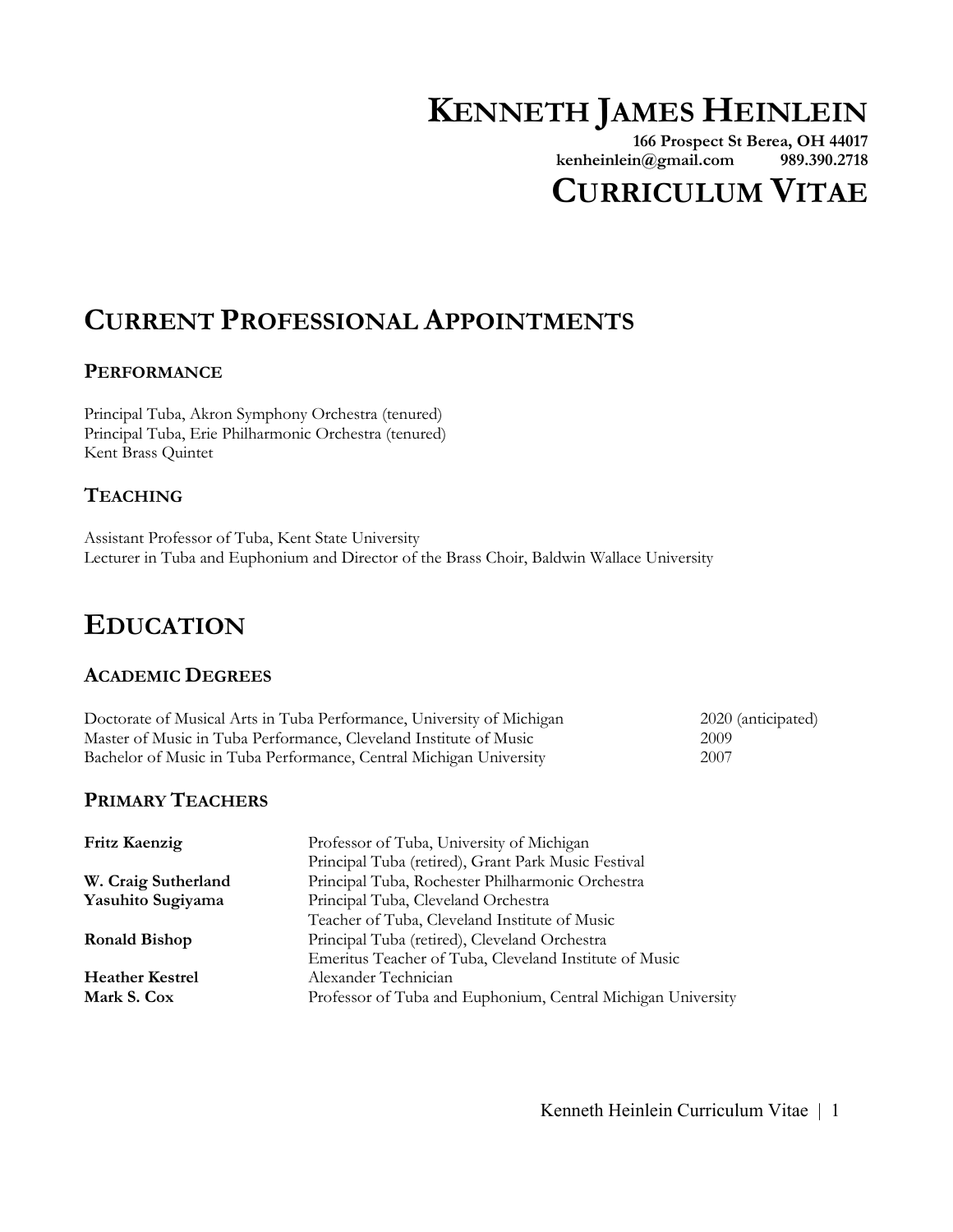# **TEACHING EXPERIENCE**

### **CURRENT TEACHING POSITIONS**

#### **Graduate Student Instructor in Musicology 2019-present 2019-present University of Michigan** Classes: MUSICOL 121 (Music Appreciation), MUSICOL 240 (Fourth-semester music history) Attending all classroom meetings and assisting with production Planning for and leading small-group discussion sections Building and proctoring multiple-choice and listening exams Note: first Michigan non-musicology graduate student to be granted a musicology GSI Supervising teachers: Dr. Gabriela Cruz, Dr. Steven Whiting **Assistant Professor of Tuba** 2014-present **Kent State University Hugh A. Glauser School of Music** Teaching tuba lessons to performance, education, and liberal arts majors Teaching and supervising the graduate tuba assistant Recruiting undergraduate and graduate students Teaching the tuba studio class Coordinating and performing in studio recitals Coaching low brass chamber music, including the Tuba/Euphonium Ensemble Performing as a member of the faculty brass quintet **Lecturer in Tuba and Euphonium and Director of the Brass Choir** 2011-present **Baldwin Wallace University Conservatory of Music** Teaching tuba and euphonium lessons to performance, education, and liberal arts majors Recruiting undergraduate students Teaching the tuba/euphonium studio class Coaching a variety of brass chamber music groups, including the Tuba/Euphonium Ensemble Coordinating and performing in studio recitals Teaching selected high school and community members through the Outreach Department Teaching the Brass Methods course as a part of the Education Department, including supervising field observations Directing the Baldwin Wallace Brass Choir Selecting music for and performing concerts each semester Participating in the annual Bachfest celebration

Providing music for commencements, convocations, and other university events

Working in outreach and traveling conferences and local schools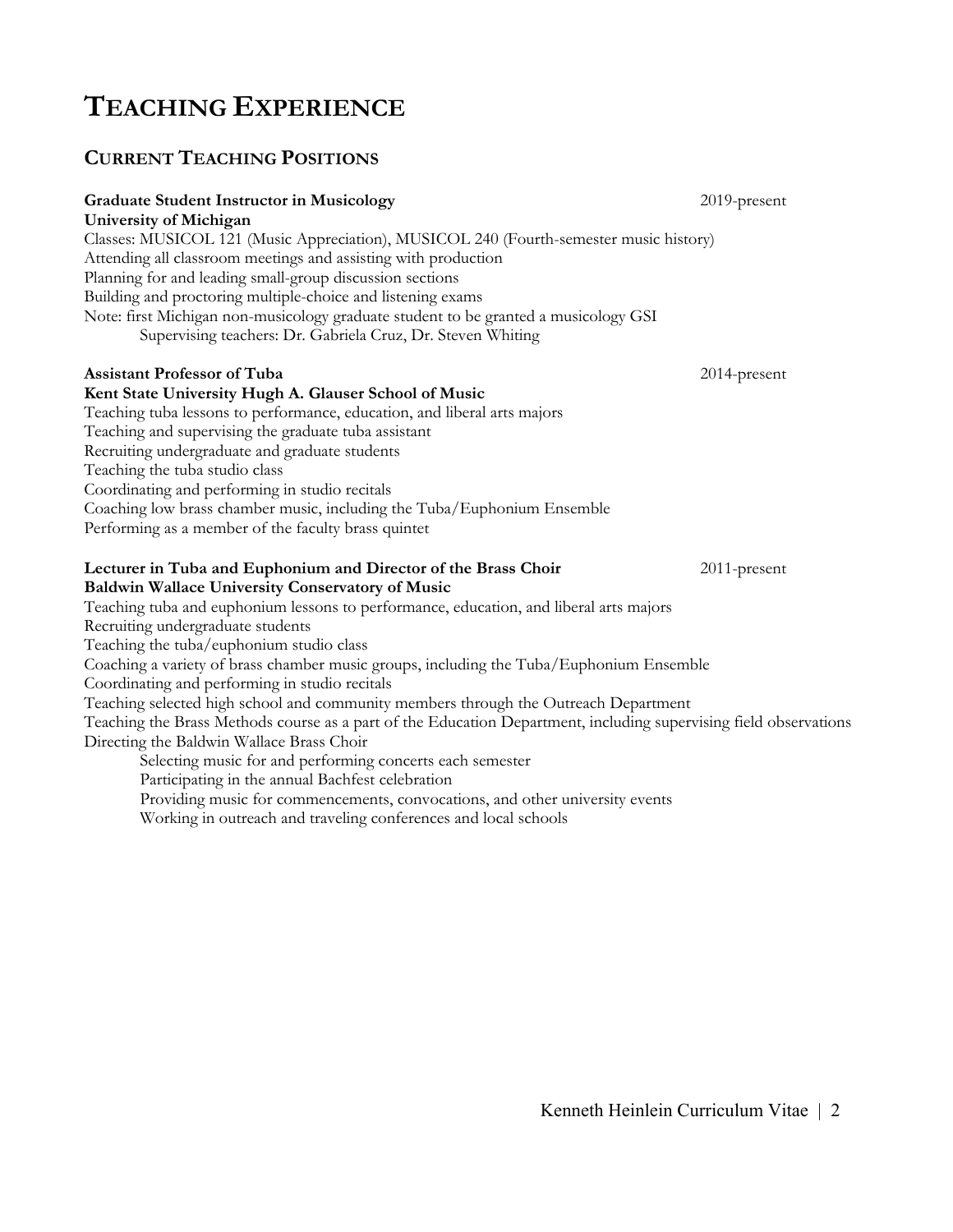### **PREVIOUS TEACHING POSITIONS**

| Teacher of Tuba and Euphonium, Case Western Reserve University           | 2009-2017 |
|--------------------------------------------------------------------------|-----------|
| <b>Cleveland Institute of Music Joint Music Program</b>                  |           |
| Teaching tuba and euphonium lessons to education and liberal arts majors |           |
| Teaching studio class and tuba/euphonium ensemble                        |           |
| Coaching a variety of brass chamber music groups                         |           |
| Coordinating and performing in studio recitals                           |           |
| Directing the Case Western Reserve University Brass Choir                |           |
| Innovations at Case include                                              |           |
| Reviving the brass chamber music curriculum                              |           |
| Founding the Case Western Reserve University Brass Choir (2010)          |           |

### **PERFORMED GUEST ARTIST MASTERCLASSES AND PERFORMANCES**

| Central Michigan University, Paul Wilwerth Brass Competition<br>Guest judge for school-wide scholarship competition for current students                                                                                                              | Spring 2019       |
|-------------------------------------------------------------------------------------------------------------------------------------------------------------------------------------------------------------------------------------------------------|-------------------|
| Cleveland State University, Tuba Day<br>Led a group warmup class, including both playing and meditation aspects<br>Performed a guest recital                                                                                                          | Spring 2018, 2019 |
| <b>Boise State University, Octubafest</b><br>Gave a student masterclass<br>Performed a guest recital, including a duet collaboration with Sarah Paradis,<br>Professor of Trombone and Euphonium<br>Performance as part of the Tuba/Euphonium Ensemble | <b>Fall 2014</b>  |
| <b>HOSTED GUEST ARTIST MASTERCLASSES AND PERFORMANCES</b>                                                                                                                                                                                             |                   |
| <b>Danielle VanTuinen</b> , Assistant Professor of Tuba and Euphonium, University of Florida<br>Baldwin Wallace Conservatory and Kent State University<br>Studio class via Zoom                                                                       | Spring 2020       |
| <b>Abby Weaver, Specialist, US Army Bands (Fort Bliss)</b><br>Baldwin Wallace Conservatory and Kent State University<br>Studio class via Zoom                                                                                                         | Spring 2020       |
| Brendan Ige, Lecturer in Tuba, Eastern Michigan University<br>Baldwin Wallace Conservatory and Kent State University<br>Student masterclasses, student lessons                                                                                        | <b>Fall 2019</b>  |

#### **Monarch Brass Quintet** Fall 2019 Kent State University Brass Day Guest Artists Masterclasses, performance, and finale performance with massed brass ensemble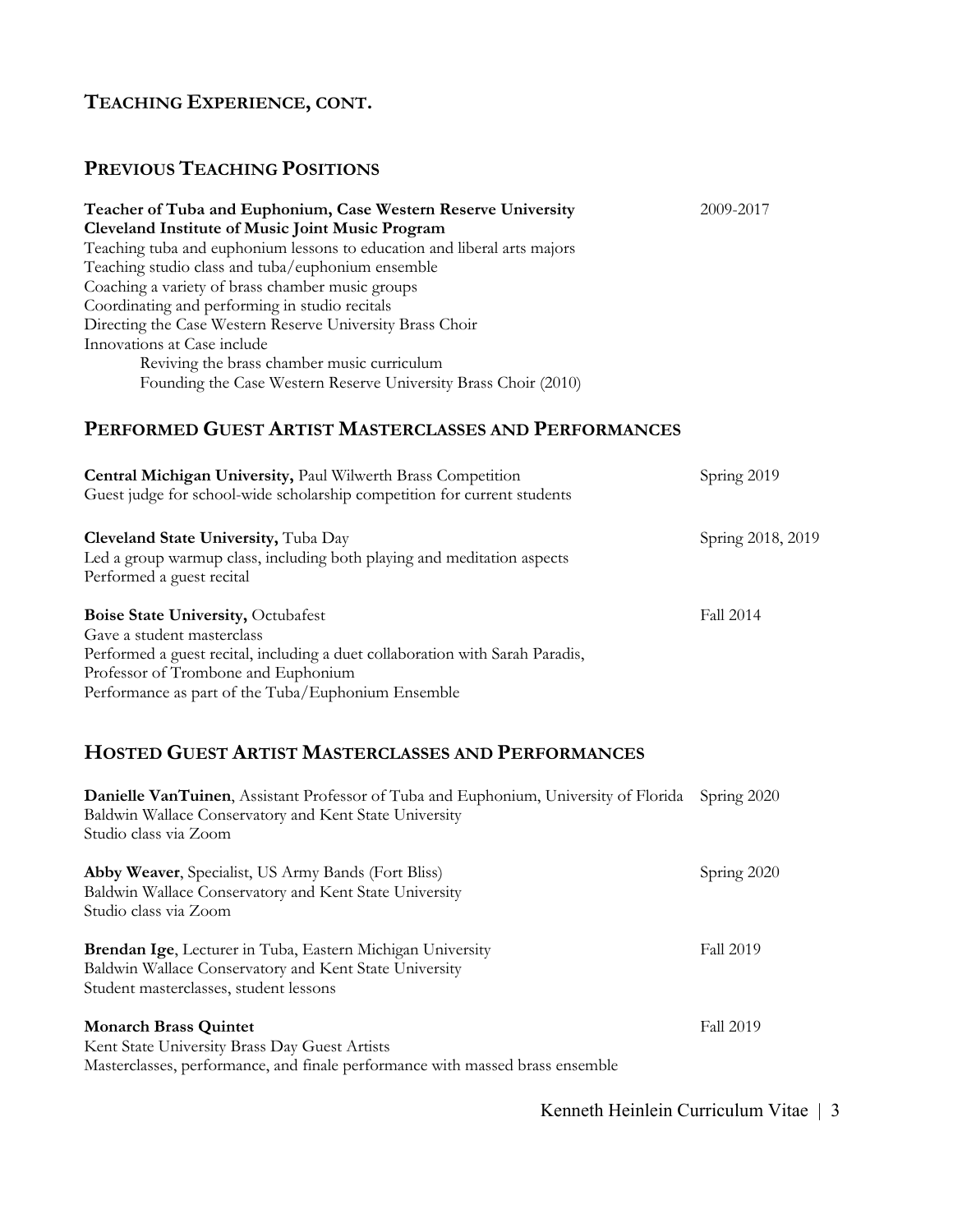| <b>Conviviality Trio</b><br>Baldwin Wallace Conservatory and Kent State University<br>Studio performance                                                                                                                         | Spring 2018                           |
|----------------------------------------------------------------------------------------------------------------------------------------------------------------------------------------------------------------------------------|---------------------------------------|
| Chris Combest, Associate Professor of Tuba, Middle Tennessee State University<br>Baldwin Wallace Conservatory and Kent State University<br>Student masterclasses, student lessons                                                | Fall 2017                             |
| W. Craig Sutherland, Principal Tuba, Rochester Philharmonic Orchestra<br>Baldwin Wallace Conservatory and Kent State University<br>Student masterclasses, student lessons, guest recitals                                        | Spring 2016                           |
| Deanna Swoboda, Professor of Tuba, Arizona State University<br>Kent State University<br>Student masterclass, student lessons, guest recital                                                                                      | Spring 2015                           |
| James Jenkins, Principal Tuba, Jacksonville Symphony Orchestra<br>Baldwin Wallace Conservatory<br>Student masterclass                                                                                                            | Fall 2014                             |
| Steve Campbell, Principal Tuba, Minnesota Orchestra<br><b>Baldwin Wallace Conservatory</b><br>Student masterclass                                                                                                                | Spring 2013                           |
| Eric Dluzniewski, euphonium<br>Baldwin Wallace University<br>Duo recital<br>Case Western Reserve University<br>Studio class, student lessons, concerto performance with Brass Choir<br>Baldwin Wallace University<br>Duo recital | Fall 2016<br>Spring 2013<br>Fall 2013 |
| Robert Tucci, Principal Tuba (retired), Bavarian State Opera<br>Baldwin Wallace Conservatory<br>Student masterclass                                                                                                              | Fall 2012                             |
| Ronald Bishop, Principal Tuba (retired), Cleveland Orchestra<br>Baldwin Wallace Conservatory<br>Student masterclass                                                                                                              | Spring 2012                           |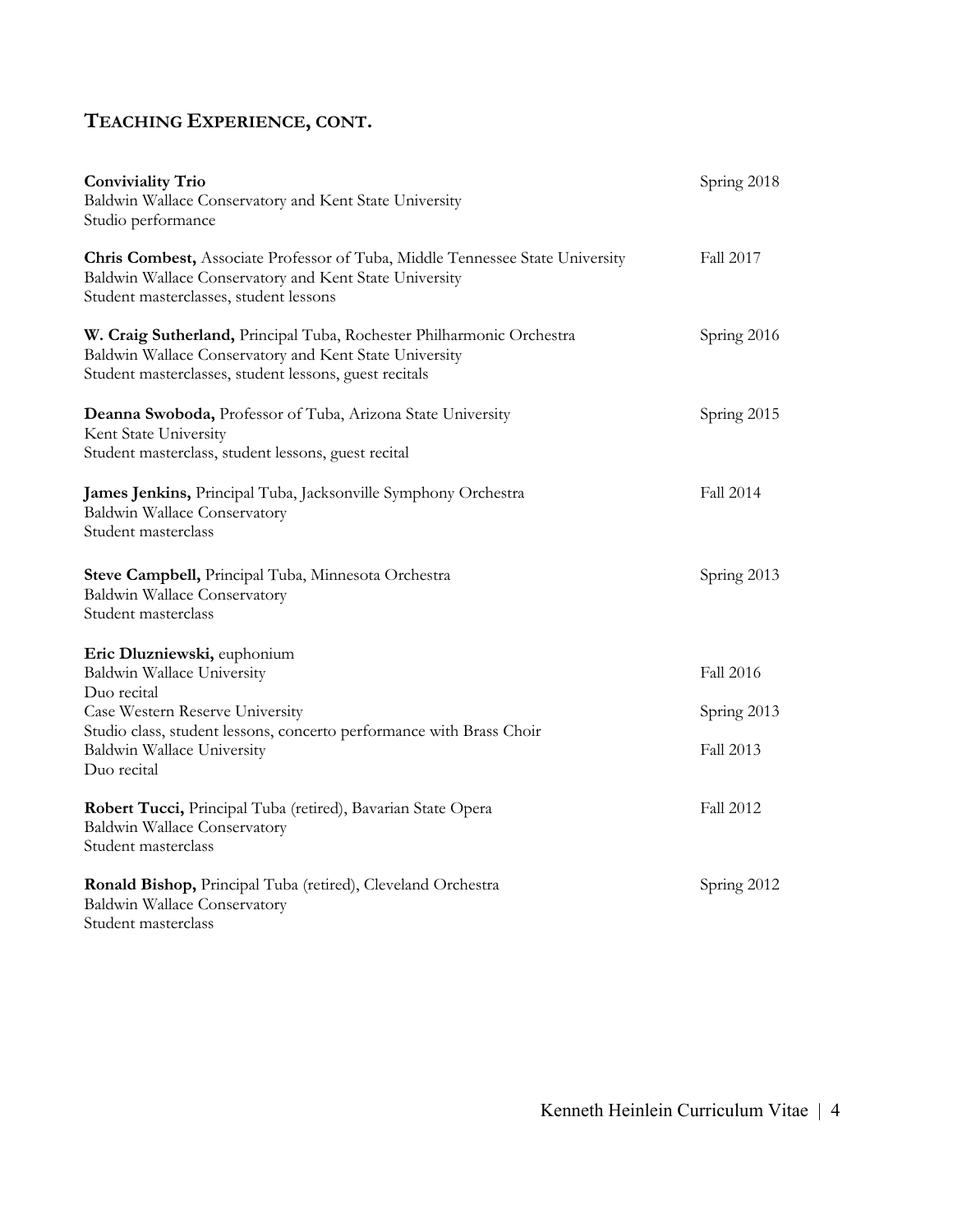## **STUDENT ACCOMPLISHMENTS**

| <b>Acceptance into New England Conservatory</b><br>Keith Alcuis, tuba                                                                                                                                                                                                                                  | 2017 |
|--------------------------------------------------------------------------------------------------------------------------------------------------------------------------------------------------------------------------------------------------------------------------------------------------------|------|
| Keith was accepted for study at the New England Conservatory<br>for his Masters in Tuba Performance                                                                                                                                                                                                    |      |
| Duo Concerto Performance at Case Western Reserve University<br>Jeff Einhaus, tuba and Nathan Budge, euphonium<br>Jeff and Nathan performed Double Concerto for Euphonium and Tuba<br>by James Grant with the Case Symphonic Winds on multiple occasions,<br>including a performance in Severance Hall. | 2015 |
| Finalist, Leonard Falcone International Euphonium and Tuba Festival<br>Keith Alcius, tuba<br>Keith competed in the Falcone International Euphonium and Tuba Festival,<br>placing in the top three tuba performers in the student division.                                                             | 2014 |
| Winner, Terr Ronis Performance Prize, Case Western Reserve University<br>Jeff Einhaus, tuba<br>Jeff won a performance scholarship that represents the top performance prize<br>at Case Western. As a winner, he performed in a recital for the Ronis family<br>and received a scholarship.             | 2014 |
| Winner, Case Western Reserve University Concerto Competition<br>Jeff Einhaus, tuba<br>Jeff performed Concerto for Tuba by Edward Gregson (mvts. I & III) with<br>the Case Symphony Orchestra.                                                                                                          | 2013 |
| Winner, Terr Ronis Performance Prize, Case Western Reserve University<br>Nathan Budge, euphonium<br>Nathan won a performance scholarship that represents the top performance prize<br>at Case Western. As a winner, he performed in a recital for the Ronis family<br>and received a scholarship.      | 2012 |
| <b>Concerto Performance at Case Western Reserve University</b><br>Nathan Budge, euphonium<br>Nathan performed Fantasy for Euphonium by Philip Sparke with<br>the Case Symphonic Winds on three occasions, including a performance<br>in Severance Hall.                                                | 2011 |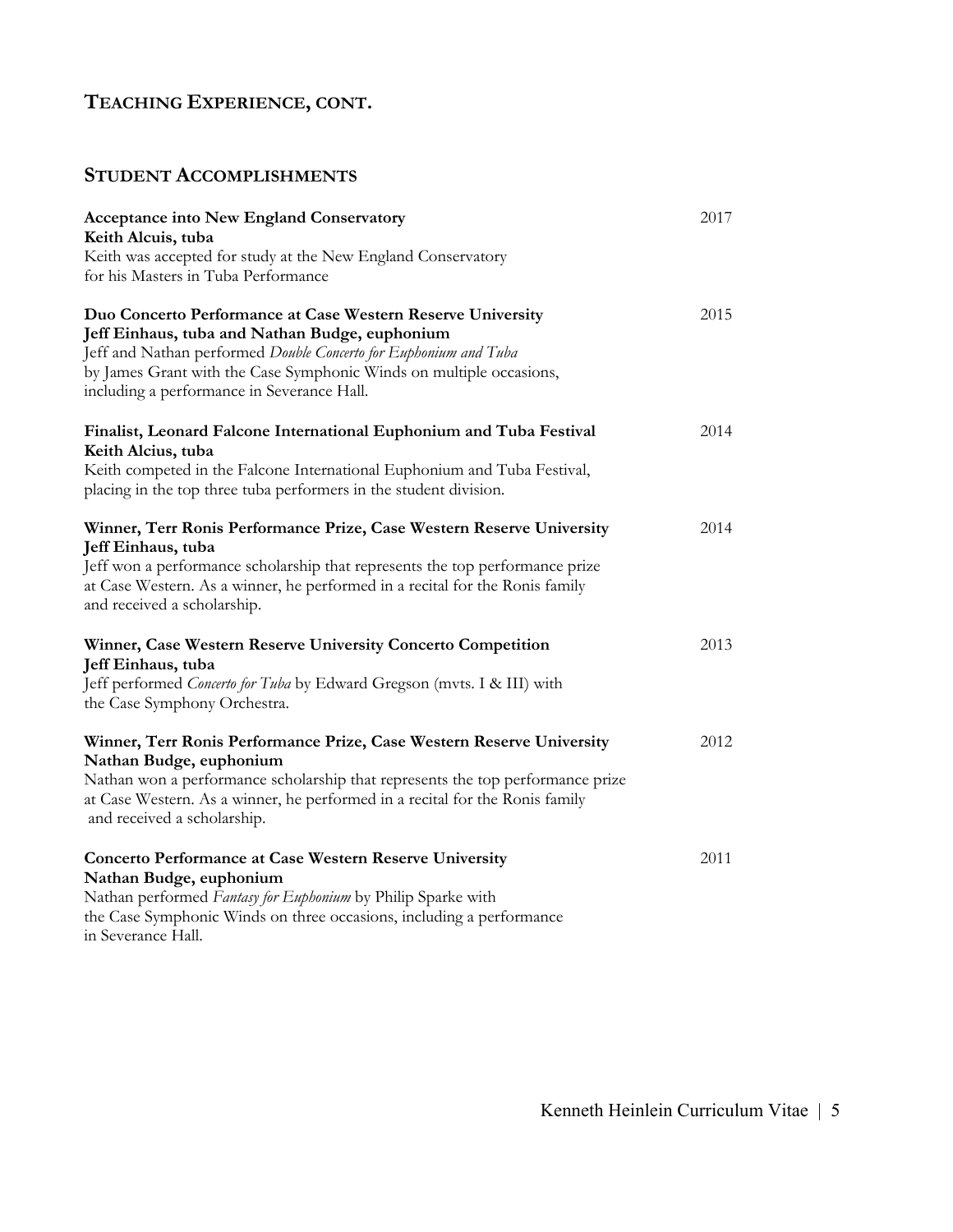#### **COMPLETE STUDENT POST-GRADUATION REPORT**

|                            | <b>Robert Armstrong</b> BA Music (Tuba), Case Western Reserve University  | 2012 |
|----------------------------|---------------------------------------------------------------------------|------|
|                            | Dual major in Chemical Engineering                                        |      |
|                            | Job upon graduation at Proctor and Gamble                                 |      |
| <b>Jeff Einhaus</b>        | BA Music (Tuba), Case Western Reserve University                          | 2015 |
|                            | Dual major in Computer Engineering                                        |      |
| Job upon graduating at IBM |                                                                           |      |
|                            | <b>Nathan Budge</b> BA Music (Euphonium), Case Western Reserve University | 2015 |
|                            | Dual major in Computer Engineering                                        |      |
|                            | Job upon graduating at Eaton Corporation                                  |      |
|                            | <b>Clinton Weaver</b> BME (Tuba), Baldwin Wallace University              | 2015 |
|                            | Accepted into MA at Eastman School of Music for Music Education           |      |
| Nathan Shook               | BME (Tuba), Baldwin Wallace University                                    | 2017 |
|                            | Instrumental Music director at South Euclid/Lyndhurst Schools             |      |
|                            | Regular sub in Erie Philharmonic Orchestra                                |      |
|                            | Keith Alcuis BM (Tuba), Baldwin Wallace University                        | 2017 |
|                            | Accepted into MM at New England Conservatory                              |      |
|                            | <b>Dennis Meacham</b> BME/BM Double (Tuba), Kent State University         | 2018 |
|                            | Accepted into MM at Northern Illinois University                          |      |
|                            | Patrick O'Donnell BM (Tuba), Kent State University                        | 2018 |
|                            | Accepted into MM at University of Washington at Seattle                   |      |
|                            | <b>David Simenc</b> BA (Tuba), Kent State University                      | 2019 |
|                            | Accepted into MME at University of Akron                                  |      |
|                            | <b>Creighton Jensen</b> BM (Tuba), Baldwin Wallace University             | 2019 |
|                            | Accepted into MM at University of Akron                                   |      |

## **PRE-COLLEGIATE TEACHING AND COMMUNITY INVOLVEMENT**

| <b>Kent State University Brass Day</b><br>All-day event for local high schoolers<br>Involves faculty performances and clinics, guest artists,<br>and a massed student brass ensemble | 2018, 2019      |  |
|--------------------------------------------------------------------------------------------------------------------------------------------------------------------------------------|-----------------|--|
| Cleveland Tuba Day, guest clinician                                                                                                                                                  | 2017            |  |
| Ran the morning warmup session                                                                                                                                                       |                 |  |
| <b>Faculty recitalist</b>                                                                                                                                                            | $2016$ -present |  |
| Ohio All-State Band, tuba and euphonium sectionals<br>Gave sectionals and worked with the tuba/euphonium section<br>Kent Brass Quintet gave an evening performance                   | 2017            |  |
| <b>Shaker Heights High School Chamber Music Festival</b><br>Guest judge; gave comments for brass chamber music                                                                       | 2016            |  |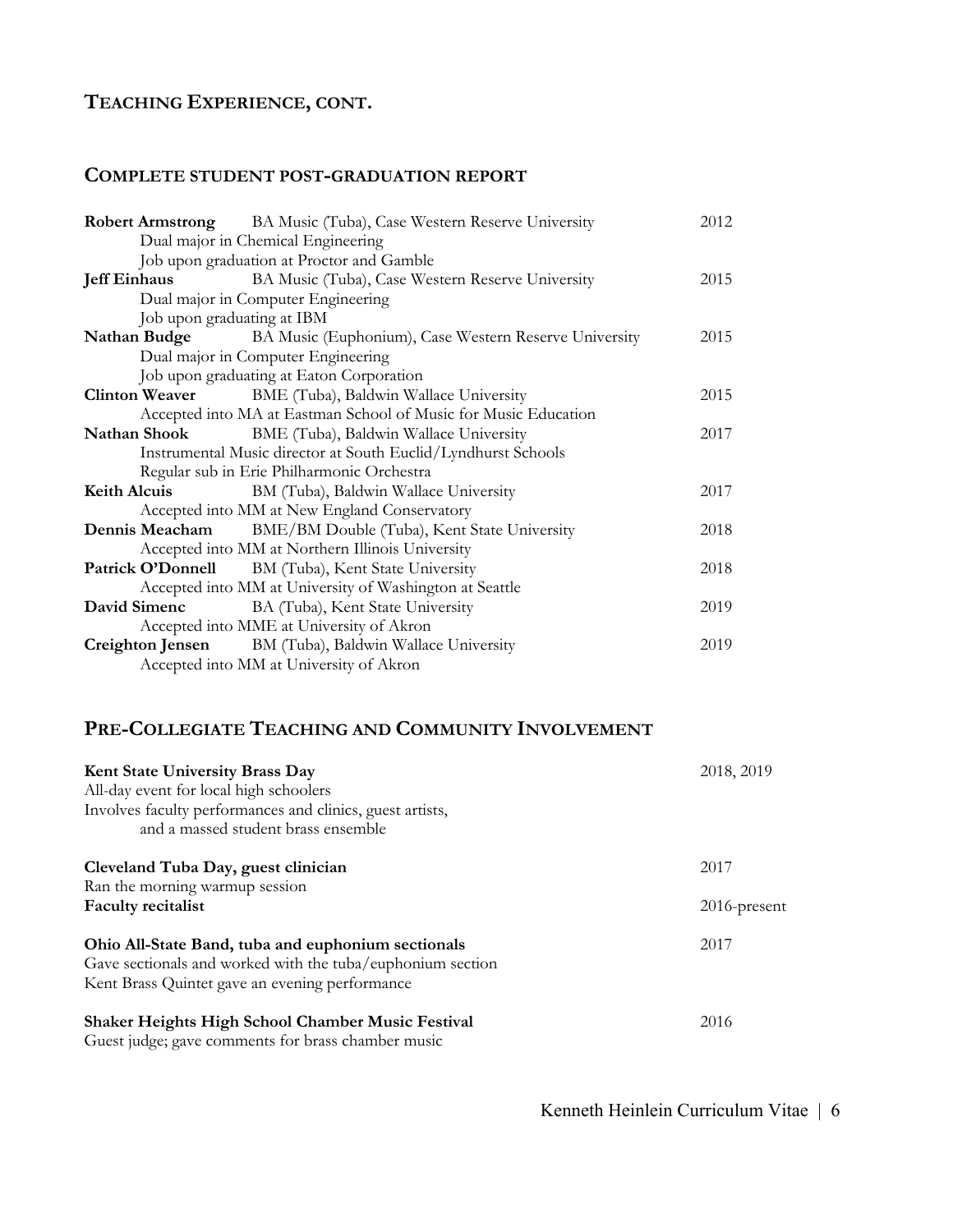| <b>Eastman School of Music Community Music School</b><br><b>Music Horizons Camp</b>                                                                                                                                                                                                                                  | 2014      |
|----------------------------------------------------------------------------------------------------------------------------------------------------------------------------------------------------------------------------------------------------------------------------------------------------------------------|-----------|
| Teaching private tuba lessons twice per week                                                                                                                                                                                                                                                                         |           |
| <b>Baldwin Wallace University Conservatory Summer Intensive</b><br>Teaching private lessons<br>Coaching brass chamber ensembles as assigned                                                                                                                                                                          | 2013-2014 |
|                                                                                                                                                                                                                                                                                                                      |           |
| <b>Cleveland Heights/University Heights 'Reaching Heights'</b><br>Teaching low brass master classes<br>Teaching low brass and full brass sectionals                                                                                                                                                                  | 2011-2014 |
| Performing as part of the faculty brass quintet<br>Coaching several student brass quintets                                                                                                                                                                                                                           |           |
| Implemented a new schedule that promotes greater faculty interaction<br>and more time spent in master class                                                                                                                                                                                                          |           |
| University of Akron Summer Brass Quintet Camp<br>Teaching tuba master classes<br>Coaching a student brass quintet<br>Performing as part of the faculty brass quintet<br>Performing as a soloist<br>Teaching specialized method seminars to band directors participating<br>in the seminar for teaching certification | 2013      |
| Brass Chamber Music Coach, Cleveland Heights High School<br>Teaching weekly coachings to one or two high school brass quintets<br>Supporting during solo and ensemble contest<br>Facilitating other performances around school events and in the community                                                           | 2009-2013 |
| Wolverine Summer Music Camp - Performance Faculty, tuba<br>Teaching low brass and full brass sectionals<br>Performing alongside participants in large ensemble settings<br>Supervising and participating in recreational activities                                                                                  | 2009      |
| <b>Central Michigan University Summer Music Camp</b><br>Assisting in sectionals and like-instrument ensembles as needed<br>Performing within student ensembles<br>Helping to coordinate and supervise activities for resident campers<br>Student director (2005-2007)                                                | 2004-2007 |
| Assisting in schedule creation and revision<br>Working with teachers and directors to design/grade theory placement tests<br>Coordinating and supervised other student counselors<br>Maintaining responsibility for all resident students away from instruction<br>hours, including recreational activities          |           |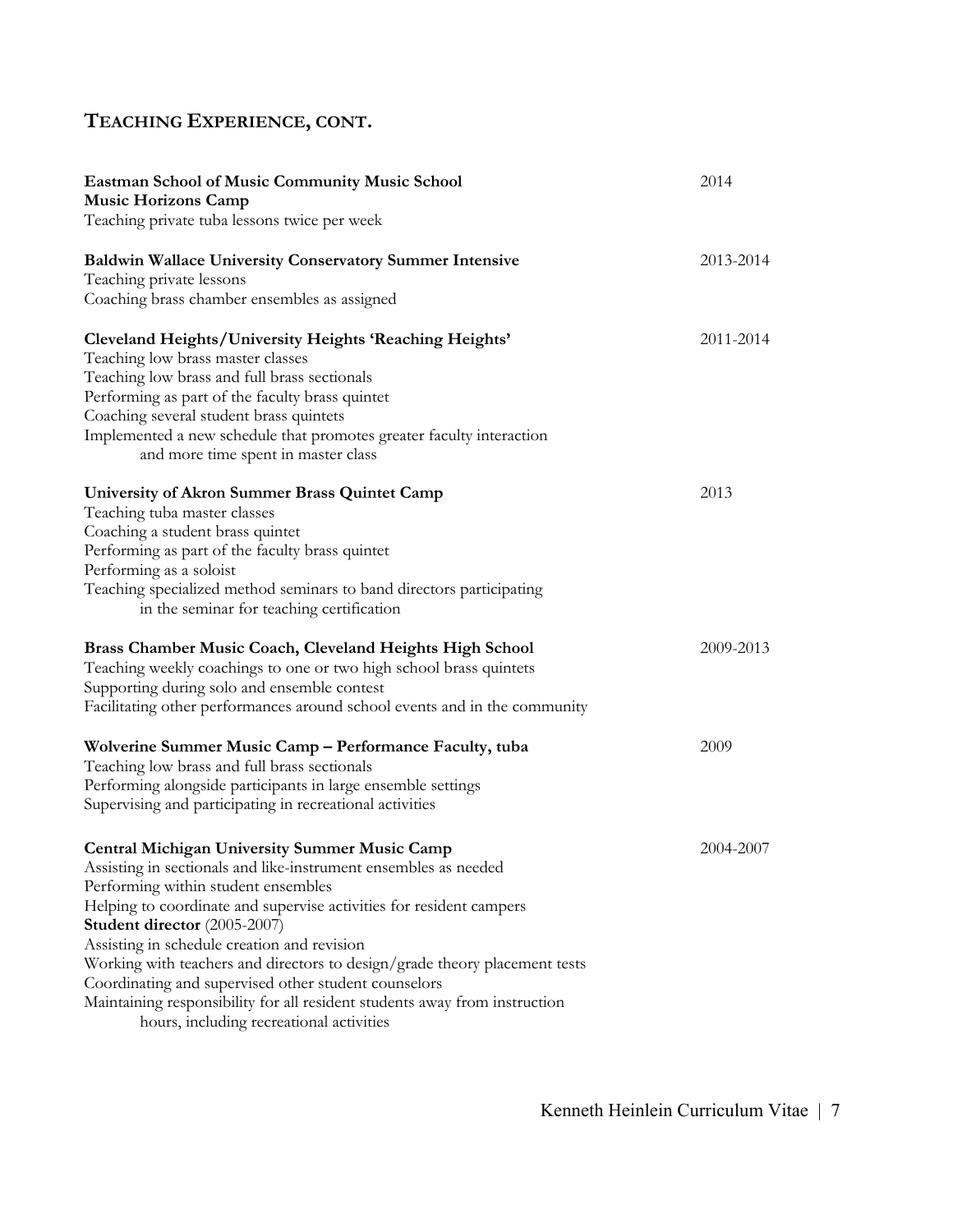| <b>Marching Band Camps</b>  |                 |
|-----------------------------|-----------------|
| Haslett High School         | $2005$ -present |
| Ann Arbor Huron High School | 2019            |
| Grayling High School        | 2005, 2007      |
| Stoney Creek High School    | 2006            |
| Mount Pleasant High School  | 2004-2006       |

### **PERFORMANCES AND MASTERCLASSES FOR YOUNGER STUDENTS**

| Akron Symphony Orchestra Concerts for Kids - "Tubby the Tuba"                                                                                                                                                                                                                           | 2017, 2018   |
|-----------------------------------------------------------------------------------------------------------------------------------------------------------------------------------------------------------------------------------------------------------------------------------------|--------------|
| Gave a series of 14 performances in locations around Northeast Ohio                                                                                                                                                                                                                     |              |
| Musical Rainbows -- Cleveland Orchestra Brass Quintet<br>Annual concert for young children at Severance Hall                                                                                                                                                                            | 2015-present |
| Musical Rainbows solo performances - "The Terrific Tuba"<br>Solo performances for kids ages 3-6, designed to introduce them to all the<br>instruments of the orchestra. Hosted by the Cleveland Orchestra, these<br>performances occur both in Severance Hall and around the community. | 2014-2019    |
| <b>Kent Brass Quintet</b>                                                                                                                                                                                                                                                               |              |
| Kent State University Brass Day                                                                                                                                                                                                                                                         | 2018-present |
| Kent State University All-State Honors Band                                                                                                                                                                                                                                             | 2015-present |
| Glenoak High School                                                                                                                                                                                                                                                                     | 2015         |
| <b>Paradigm Brass Quintet</b>                                                                                                                                                                                                                                                           |              |
| Midland High School                                                                                                                                                                                                                                                                     | 2004-2006    |
| Parkdale Elementary School, Midland                                                                                                                                                                                                                                                     | 2004-2006    |
| TEACHING EXPERIENCE, CONT.                                                                                                                                                                                                                                                              |              |
| Eastlawn Elementary School, Midland                                                                                                                                                                                                                                                     | 2004-2006    |
| Mills Elementary School, Midland                                                                                                                                                                                                                                                        | 2004-2006    |
| Chestnut Elementary School, Midland                                                                                                                                                                                                                                                     | 2005, 2006   |
| Plymouth Elementary School, Midland                                                                                                                                                                                                                                                     | 2005, 2006   |
| Woodcrest Elementary School, Midland                                                                                                                                                                                                                                                    | 2005, 2006   |
| Midland Dow High School                                                                                                                                                                                                                                                                 | 2005         |
| Fancher Elementary School, Mount Pleasant                                                                                                                                                                                                                                               | 2005         |
| Mary McGuire Elementary School, Mount Pleasant                                                                                                                                                                                                                                          | 2005         |
| Vowels Elementary School, Mount Pleasant                                                                                                                                                                                                                                                | 2005         |
| Mount Pleasant West Intermediate School                                                                                                                                                                                                                                                 | 2004, 2005   |
| Siebert Elementary School, Midland                                                                                                                                                                                                                                                      | 2004, 2005   |
| Cook Elementary School, Midland                                                                                                                                                                                                                                                         | 2004, 2005   |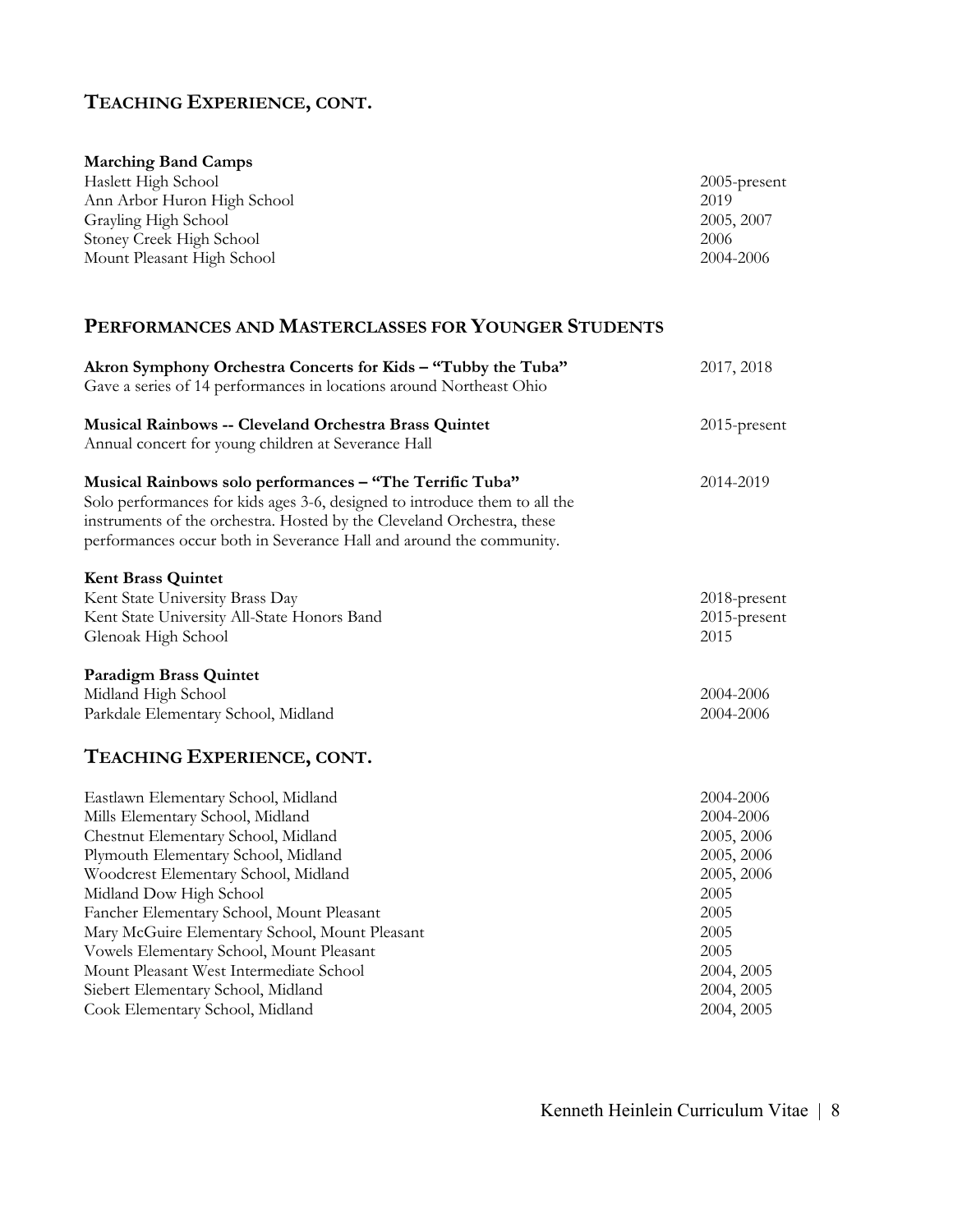| <b>Central Foundation</b>           |                 |
|-------------------------------------|-----------------|
| Haslett Middle/High School          | 2005            |
| Montague High School                | 2005            |
| Renaissance Elementary School       | 2005            |
| Band Clinics as a Guest Clinician   |                 |
| Kent State University All-Star Band | $2015$ -present |
| OMEA All-State Honors Band          | 2017            |
| Haslett High School                 | 2006-2013       |
| Clare High School                   | 2012            |
| St. John High School                | 2009            |
| Grayling High School                | 2006, 2007      |
| Mt. Pleasant High School            | 2006            |
| <b>ARRANGEMENTS</b>                 |                 |

| <b>Brass Choir</b>                                                 |                          |
|--------------------------------------------------------------------|--------------------------|
| Sergei Rachmaninoff Vespers, selected movements (a cappella choir) | 4.2.3.1.2                |
| J.S. Bach Prelude & Fugue in d minor BWV 554 (organ)               | 4.2.3.1.1                |
| Franz Biebl <i>Ave Maria</i> (double choir)                        | 4.2.3.1.1                |
| Leonard B. Smith Treasury of Scales, selected exercises (band)     | 4.4.3.1.2                |
| <b>Brass Quintet</b>                                               |                          |
| J.S. Bach 'Saint Anne' Fugue from Clavierubung III (organ)         | 2.1.1.1                  |
| William Walton Crown Imperial (organ)                              | $2.1.1.1 + \text{organ}$ |

# **OTHER CERTIFICATIONS**

RYT-200 Certified Yoga Instructor (Vinyasa)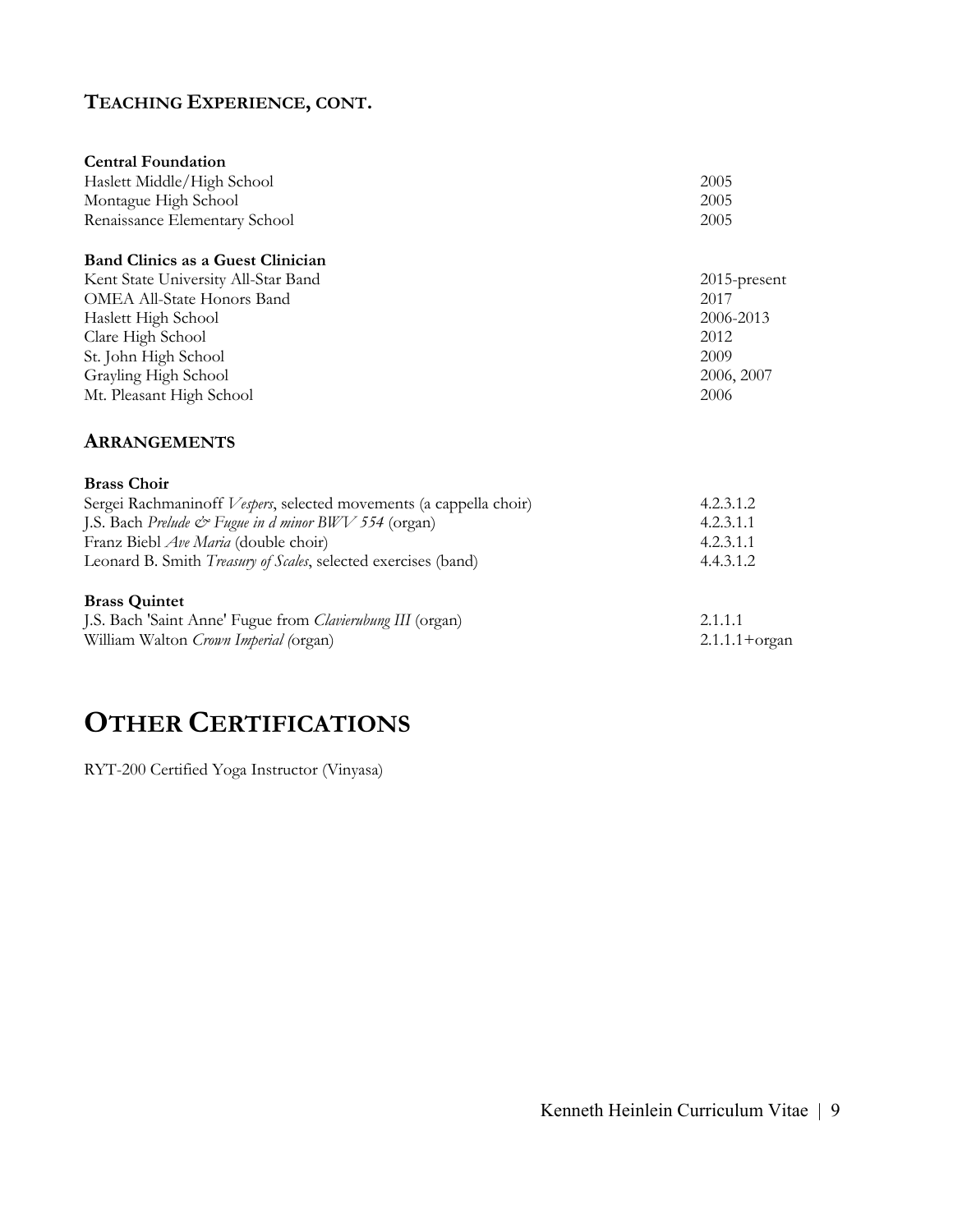# **PERFORMANCE EXPERIENCE**

## **CURRENT PERFORMANCE POSITIONS**

| Principal Tuba, Akron Symphony Orchestra (tenured)<br>Principal Tuba, Erie Philharmonic Orchestra (tenured)<br>Kent Brass Quintet | 2008-present<br>2015-present<br>2014-present |
|-----------------------------------------------------------------------------------------------------------------------------------|----------------------------------------------|
| <b>ENSEMBLE EXPERIENCE</b> (SUBSTITUTE, UNLESS OTHERWISE NOTED)                                                                   |                                              |
| Orchestra                                                                                                                         |                                              |
| Blossom Festival Orchestra, principal                                                                                             | 2010-present                                 |
| Blue Water Chamber Orchestra, principal                                                                                           | 2011-present                                 |
| CityMusic Cleveland, principal                                                                                                    | 2016-present                                 |
| Grand Rapids Symphony Orchestra                                                                                                   | 2018                                         |
| Cleveland Orchestra                                                                                                               | 2009-2015                                    |
| Rochester Philharmonic Orchestra                                                                                                  | 2014-2015                                    |
| Ashland Symphony Orchestra                                                                                                        | 2013                                         |
| Jacksonville Symphony Orchestra                                                                                                   | 2012                                         |
| Newark-Granville Symphony Orchestra                                                                                               | 2011                                         |
| Erie Philharmonic Orchestra                                                                                                       | 2009-2011                                    |
| Mansfield Symphony Orchestra                                                                                                      | 2009                                         |
| Cleveland Institute of Music Symphony Orchestra, principal                                                                        | 2007-2009                                    |
| Midland (MI) Symphony Orchestra                                                                                                   |                                              |
| Principal, one-year position                                                                                                      | 2008-2009                                    |
| Substitute                                                                                                                        | 2006-2008                                    |
| Central Michigan University Symphony Orchestra, principal                                                                         | 2004-2007                                    |
| Band                                                                                                                              |                                              |
| <b>Blossom Festival Band</b>                                                                                                      |                                              |
| Principal                                                                                                                         | 2015-present                                 |
| Section member                                                                                                                    | 2008-2013                                    |
| Strongsville Community Band<br>2011                                                                                               |                                              |
| Lakewood Community Band, section member<br>2008, 2009                                                                             |                                              |
| University Circle Wind Ensemble, euphonium<br>2007-2008<br>2005-2007                                                              |                                              |
| Saginaw Eddy Community Concert Band, section member                                                                               |                                              |
| Central Michigan University Symphonic Wind Ensemble, principal                                                                    | 2004-2007                                    |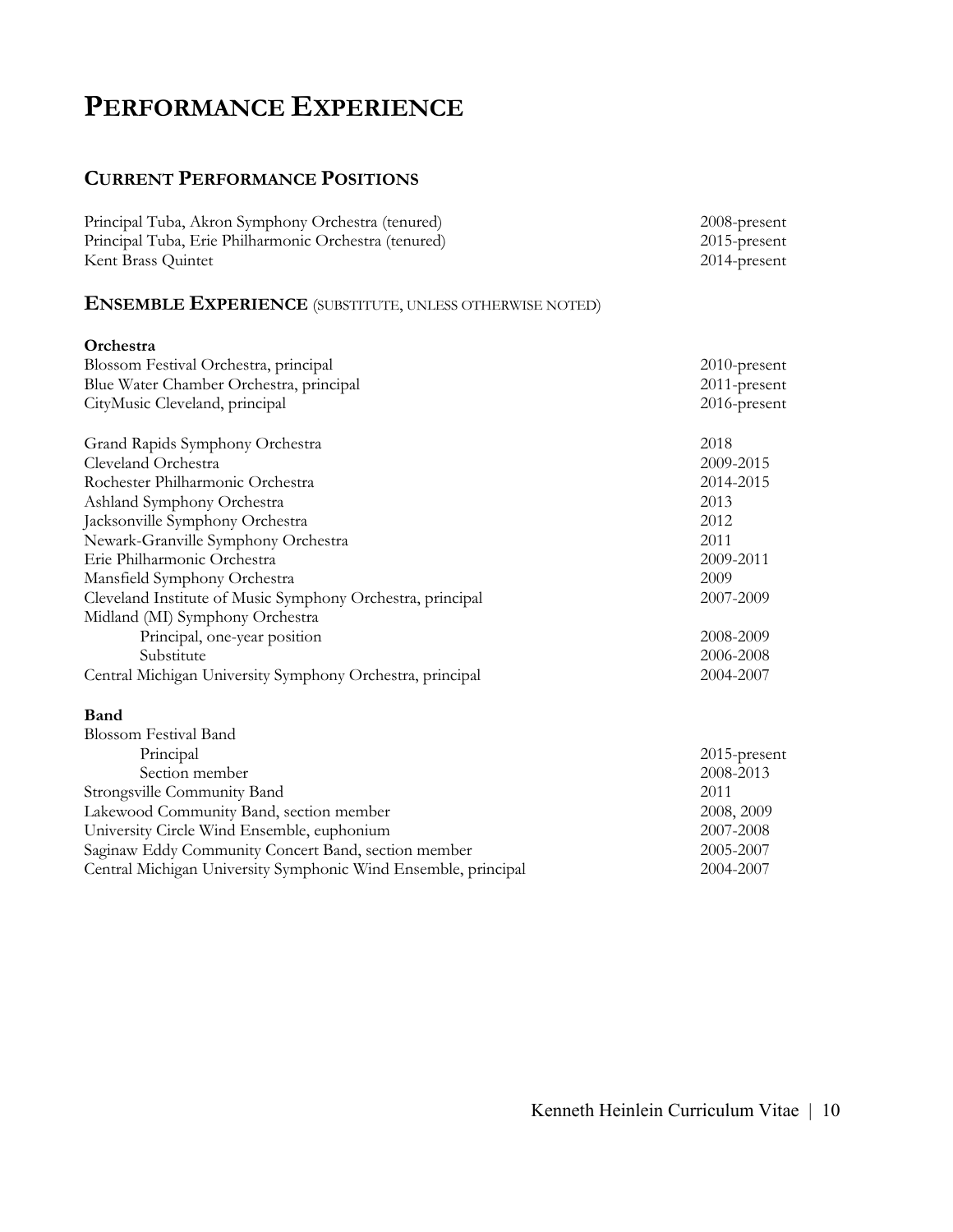# **PERFORMANCE EXPERIENCE, CONT.**

#### **Chamber Music**

| Cleveland Orchestra Brass Quintet                                     | $2009$ -present |
|-----------------------------------------------------------------------|-----------------|
| Blue Water Chamber Orchestra Brass Quintet, member                    | 2011-present    |
| Case Western Reserve University Brass Quintet, member                 | 2012-present    |
| Kent Brass Quintet (KSU Faculty Brass Quintet), member                | 2014-present    |
| Vitality Brass Quintet, founder and member                            | 2012-2013       |
| Erie Philharmonic Brass Quintet                                       | 2011            |
| Mansfield Symphony Orchestra Brass Quintet                            | 2009            |
| Cleveland Institute of Music Brass Quintet, member (various quintets) | 2007-2009       |
| Paradigm Brass Quintet, member                                        | 2004-2007       |
| Central Foundation (tuba/euphonium quartet)                           | 2004-2007       |
| Other                                                                 |                 |
| Opera Circle                                                          | $2011$ -present |
| Cleveland Thyagaraja Festival (Indian Carnatic Ensemble)              | 2015            |
| The Yarns (Folk Band)                                                 | 2012            |
| FiveOne Contemporary Music Ensemble                                   | 2009            |
| Central Michigan Brass Band, principal Eb bass                        | 2003-2007       |

### **CONCERTO PERFORMANCES**

| <b>Tubby the Tuba, Akron Symphony Orchestra</b>                               |             |
|-------------------------------------------------------------------------------|-------------|
| Performance was a part of the Summer Concert Series, performed four times     | Summer 2017 |
| in different locations around the greater Akron area.                         |             |
| Performed 14 times as part of the Akron Symphony Concerts for Kids at various | Spring 2019 |
| locations around Northeast Ohio                                               |             |

## **FACULTY RECITALS**

| <b>Kent State University</b>                 |                  |
|----------------------------------------------|------------------|
| <b>Full Recital</b>                          | Spring 2020      |
| <b>Faculty Brass Quintet Recital</b>         | Fall 2018        |
| <b>Full Recital</b>                          | <b>Fall 2018</b> |
| <b>Faculty Brass Quintet Recital</b>         | Spring 2017      |
| <b>Full Recital</b>                          | <b>Fall 2017</b> |
| <b>Full Recital</b>                          | Spring 2016      |
| <b>Full Recital</b>                          | Fall 2015        |
| <b>Full Recital</b>                          | Spring 2015      |
| <b>Faculty Brass Quintet Recital</b>         | Spring 2015      |
| Duo Recital (Kent Larmee, Professor of Horn) | Spring 2015      |
| <b>Full Recital</b>                          | Fall 2015        |
| <b>Faculty Brass Quintet Recital</b>         | Fall 2015        |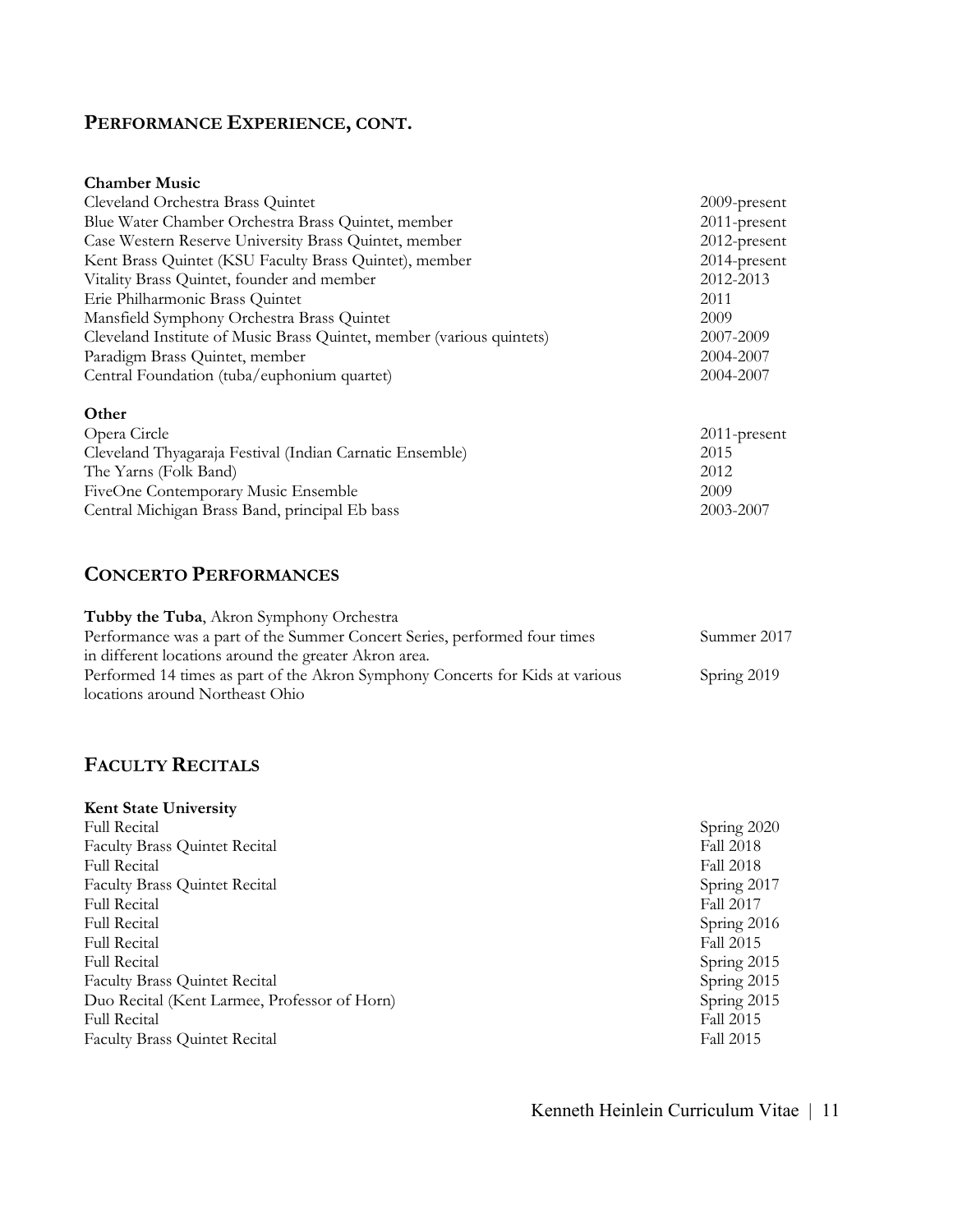### **PERFORMANCE EXPERIENCE, CONT.**

#### **Baldwin Wallace University**

| <b>Full Recital</b>                                     | <b>Fall 2018</b> |
|---------------------------------------------------------|------------------|
| <b>Faculty Brass Quintet Recital</b>                    | Fall 2018        |
| <b>Full Recital</b>                                     | <b>Fall 2017</b> |
| <b>Full Recital</b>                                     | Fall 2016        |
| <b>Full Recital</b>                                     | Spring 2016      |
| <b>Full Recital</b>                                     | Fall 2015        |
| <b>Full Recital</b>                                     | Spring 2015      |
| <b>Full Recital</b>                                     | Spring 2014      |
| Duo Recital (Eric Dluzniewski, euphonium, guest artist) | Fall 2013        |
| <b>Full Recital</b>                                     | Spring 2013      |
| <b>Case Western Reserve University</b>                  |                  |

| Duo Recital (Eric Dluzniewski, euphonium, guest artist) | Spring $2013$ |
|---------------------------------------------------------|---------------|
| <b>Full Recital</b>                                     | Spring $2012$ |

#### **MEDIA BROADCASTS**

#### **Radio**

| 104.9 WCLV                                    | Performance with the BW Brass Choir                               |  |
|-----------------------------------------------|-------------------------------------------------------------------|--|
|                                               | Multiple performances with Cleveland Institute of Music Orchestra |  |
| 89.7 WKSU                                     | Multiple performances with Akron Symphony Orchestra               |  |
| 90.3 WCPN                                     | "Around Noon," Performance and interview for Grand Opening        |  |
| of Mixon Hall at Cleveland Institute of Music |                                                                   |  |
| 91.3 WQLN                                     | Erie Philharmonic Brass Quintet performances at Erie Art Museum   |  |

#### **Television**

National Broadcast on PBS of the Akron Symphony Orchestra "Gospel Meets Symphony: Celebrating 16 Years"

#### **Podcast**

Brasschat: Featuring the Central Michigan Brass Band

#### **COMMISSIONS**

| Ryan Jones Sonata for Contrabass Tuba                                 | 2019 |
|-----------------------------------------------------------------------|------|
| Clint Needham<br>Tuba Concerto, with Akron Symphony Orchestra         | 2021 |
| David Biedenbender<br>Tuba Concerto, with Erie Philharmonic Orchestra | 2022 |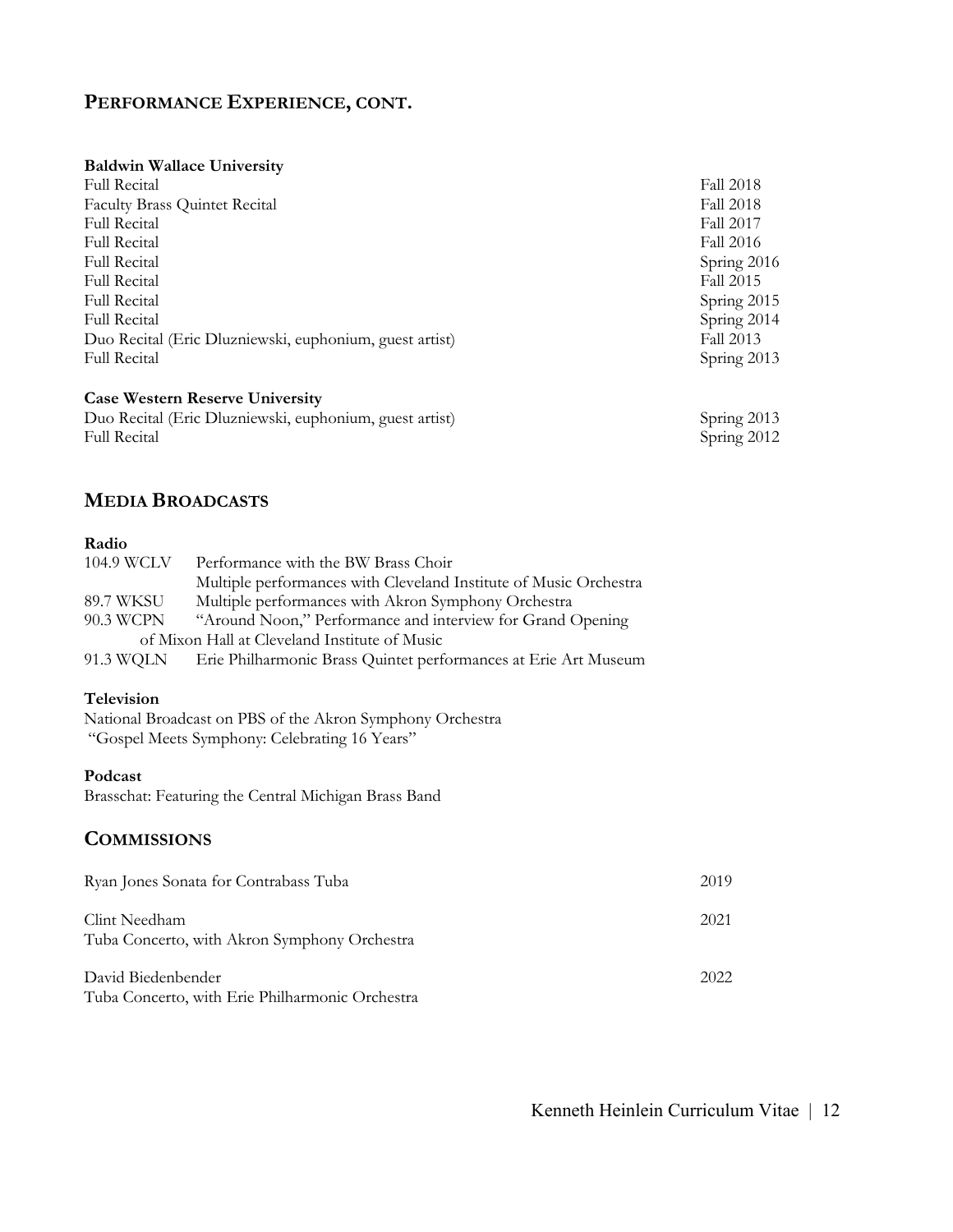# **EDUCATION EXPERIENCE**

# **PRIVATE LESSONS**

| Craig Knox            | Principal Tuba, Pittsburgh Symphony Orchestra                 |
|-----------------------|---------------------------------------------------------------|
| Mark Fisher           | Assistant Principal Trombone, Lyric Opera of Chicago          |
|                       | Teacher of Trombone, DePaul University                        |
| <b>Jamie Fiste</b>    | Professor of Cello, Central Michigan University               |
| <b>Charles Guy</b>    | Professor of Tuba and Euphonium, Crane School of Music        |
|                       | (SUNY Potsdam)                                                |
| Don Harry             | Principal Tuba, Buffalo Philharmonic Orchestra                |
|                       | Professor of Tuba, Eastman School of Music                    |
| <b>James Jenkins</b>  | Principal Tuba, Jacksonville Symphony Orchestra               |
|                       | Adjunct Professor of Tuba, University of Florida              |
| <b>Mark Kellogg</b>   | Principal Trombone, Rochester Philharmonic Orchestra          |
|                       | Associate Professor of Trombone, Euphonium, and               |
|                       | Chamber Music at Eastman School of Music                      |
| Mary Stewart Kiesgan  | Professor of Voice, Central Michigan University               |
| <b>Robert Lindahl</b> | Professor of Trombone, Central Michigan University            |
| <b>Rex Martin</b>     | Professor of Tuba, Northwestern University                    |
| <b>Andrew Miller</b>  | Principal Tuba, Alabama Symphony Orchestra                    |
| Toby Oft              | Principal Trombone, Boston Symphony Orchestra                 |
|                       | Teacher of Trombone, New England Conservatory                 |
| Dan Perantoni         | Professor of Tuba, Indiana University                         |
|                       | Co-founder, Perantucci Instruments Company                    |
| <b>John Stevens</b>   | Professor of Tuba and Euphonium,                              |
|                       | University of Wisconsin-Madison                               |
| W. Craig Sutherland   | Principal Tuba, Rochester Philharmonic Orchestra              |
| Deanna Swoboda        | Professor of Tuba and Euphonium, Arizona State University     |
| <b>Robert Tucci</b>   | Principal Tuba (retired) of Bavarian State Opera              |
|                       | Co-founder, Perantucci Instruments Company                    |
| <b>Robert Whaley</b>  | Professor Emeritus of Tuba and Euphonium,                     |
|                       | Western Michigan University                                   |
| David Zerkel          | Professor of Tuba and Euphonium, University of Georgia-Athens |
| <b>Erin Cornell</b>   | Yoga Instructor, One Love Yoga (Kent, OH) and                 |
|                       | Chagrin Yoga (Chagrin, OH)                                    |
|                       |                                                               |

# **MASTER CLASSES (ATTENDED)**

| Principal Tuba, San Francisco Symphony Orchestra            |
|-------------------------------------------------------------|
| Teacher of Tuba, San Francisco Conservatory                 |
| International tuba soloist                                  |
| Principal Tuba, New York Philharmonic Orchestra             |
| Teacher of Tuba at Juilliard and Manhattan School of Music; |
| Professor of Tuba, Rutgers University                       |
| Principal Tuba, Minnesota Orchestra                         |
| Adjunct Professor of Tuba, University of Minnesota          |
|                                                             |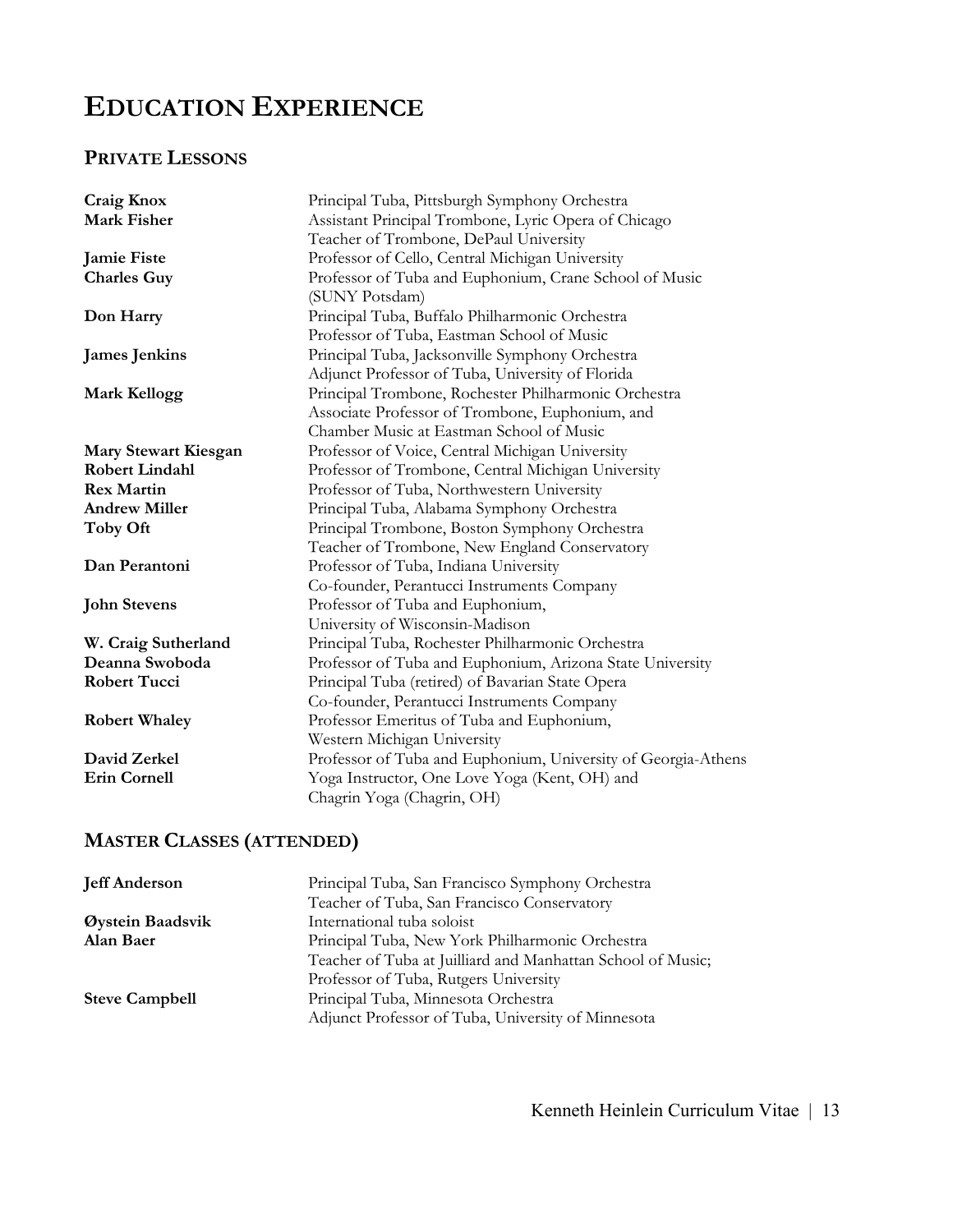## **EDUCATION EXPERIENCE, CONT.**

| <b>Floyd Cooley</b>          | Principal Tuba (retired), San Francisco Symphony Orchestra |
|------------------------------|------------------------------------------------------------|
|                              | Teacher of Tuba, DePaul University                         |
| <b>Warren Deck</b>           | Principal Tuba (retired), New York Philharmonic Orchestra  |
|                              | Adjunct Professor of Tuba, University of Denver            |
| <b>Mark Fisher</b>           | Assistant Principal Trombone, Lyric Opera of Chicago       |
|                              | Teacher of Trombone, DePaul University                     |
| <b>Randy Hawes</b>           | Bass Trombone, Detroit Symphony Orchestra                  |
|                              | Lecturer in Trombone, Northwestern University              |
| <b>Andreas Hofmeir</b>       | Principal Tuba, Bruckner Orchestra Linz                    |
|                              | International tuba soloist                                 |
| Carol Jantsch                | Principal Tuba, Philadelphia Orchestra                     |
|                              | Teacher of Tuba, Yale School of Music                      |
| <b>James Jenkins</b>         | Principal Tuba, Jacksonville Symphony Orchestra            |
|                              | Adjunct Professor of Tuba, University of Florida           |
| <b>Warren</b> Jones          | Pianist and vocal coach                                    |
| Dan Perantoni                | Professor of Tuba, Indiana University                      |
|                              | Co-founder, Perantucci Instruments Company                 |
| Roland Szentpali             | Principal Tuba, Hungarian National Philharmonic Orchestra  |
|                              | Composer, international soloist, teacher                   |
| <b>Charles Vernon</b>        | Bass Trombone, Chicago Symphony Orchestra                  |
| Alisa Wielerstein            | Cello soloist and rockstar                                 |
| <b>Cavani String Quartet</b> | Resident String Quartet, Cleveland Institute of Music      |

# **STUDIO CLASSES AND COACHINGS** (CONTEXT OF INTERACTION)

| Trumpet, Empire Brass<br><b>Marc Resse</b>                     |  |
|----------------------------------------------------------------|--|
| (Cleveland Institute of Music Brass Quintet)                   |  |
| Principal Trombone, Cleveland Orchestra<br>Massimo La Rosa     |  |
| Low brass section coachings                                    |  |
| <b>Frank Rosenwein</b><br>Principal Oboe, Cleveland Orchestra  |  |
| Teacher of Oboe, Cleveland Institute of Music                  |  |
| (CIM Orchestra Brass/Wind Sectionals)                          |  |
| (CIM Wind Reading Sessions)                                    |  |
| <b>Michael Sachs</b><br>Principal Trumpet, Cleveland Orchestra |  |
| Teacher of Trumpet, Cleveland Institute of Music               |  |
| (CIM Brass Quintet)                                            |  |
| (CIM Orchestra Brass Sectionals)                               |  |
| (CIM Wind Reading Sessions)                                    |  |
| Principal Flute, Cleveland Orchestra<br>Joshua Smith           |  |
| Teacher of Flute, Cleveland Institute of Music                 |  |
| (CIM Orchestra Brass/Wind Sectionals)                          |  |
| (CIM Wind Reading Sessions)                                    |  |
| Tuba, Meridian Arts Ensemble<br><b>Raymond Stewart</b>         |  |
| (CIM Tuba Studio)                                              |  |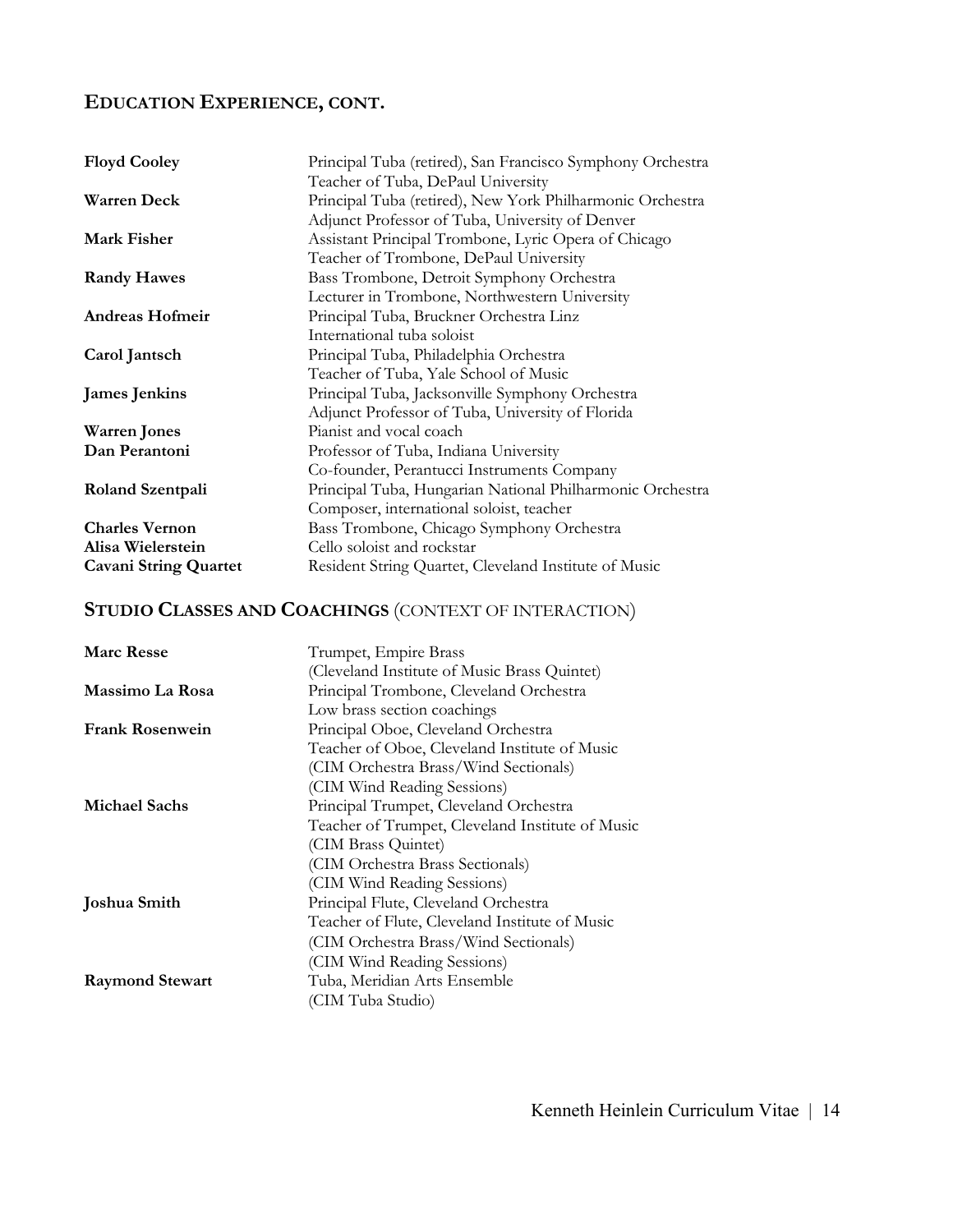#### **EDUCATION EXPERIENCE, CONT.**

| <b>Richard Stout</b>   | Trombone, Cleveland Orchestra                     |
|------------------------|---------------------------------------------------|
|                        | (CIM Brass Quintet)                               |
|                        | (CIM Low Brass Studio)                            |
| <b>Robert Sullivan</b> | Assistant Principal Trumpet, Cleveland Orchestra  |
|                        | Principal Trumpet, Cincinnati Symphony Orchestra  |
|                        | Professor of Trumpet, Northwestern University     |
|                        | (CIM Brass Quintet)                               |
| <b>Steve Witser</b>    | Assistant Principal Trombone, Cleveland Orchestra |
|                        | Principal Trombone, Los Angeles Philharmonic      |
|                        | (CIM Low Brass Studio)                            |

#### **SPECIALIZED COURSEWORK**

| University of Michigan              |                                                                     |
|-------------------------------------|---------------------------------------------------------------------|
| <b>CONDUCT 507</b>                  | Conducting lessons, Dr. Courtney Snyder                             |
| THEORY 533                          | Post-tonal theory, Dr. Karen Fournier                               |
| THEORY 537                          | Theory ProSeminar, Dr. Anie Heneghan                                |
| MUSICOL 507                         | Mozart String Quartets, Dr. Steven Whiting                          |
| MUSICOL 507                         | Mozart Operas, Dr. Steven Whiting                                   |
| MUSICOL 650                         | Music and Politics, Dr. Mark Clague                                 |
| MUSICOL 581                         | Ind. Study - Symphonic Music in America, 1920-1940, Dr. Mark Clague |
| MUSPERF 591                         | Ind. Study Pedagogy, Prof. Fritz Kaenzig                            |
| MUSPERF 781                         | Instrumental Pedagogy, Prof. Daniel Gilbert                         |
| MUSICOL 509                         | Seminar: Musicology Pedagogy, Dr. Steven Whiting                    |
| <b>Cleveland Institute of Music</b> |                                                                     |
| MUTH 595                            | Seminar: The Magic Flute, Dr. Marshall Griffith                     |
| MUTH 495                            | Shenkerian Analysis, Dr. Timothy Cutler                             |
| MUTH 405                            | Seminar: The Symphonies of Beethoven, Dr. Ron Nelson                |
| <b>MUHI 450</b>                     | Music of the Baroque, Dr. Peter Bennett                             |
| <b>MUHI 450</b>                     | Bach in Context, Dr. Peter Bennett                                  |
| <b>Central Michigan University</b>  |                                                                     |
| <b>MUS 595</b>                      | Low Brass Orchestral Excerpts, Dr. Robert Lindahl                   |
| <b>MUS 502</b>                      | Twentieth Century Analysis Seminar, Dr. Scott Schouest              |
| <b>MUS 335</b>                      | Advanced Instrumental Pedagogy, Dr. Mark Cox                        |
| <b>MUS 314</b>                      | History of Symphonic Literature, Dr. Jamie Fiste                    |

# **PROFESSIONAL ORGANIZATIONS**

American Federation of Musicians Local 24 (Akron, Ohio) American Federation of Musicians Local 17 (Erie, Pennsylvania) International Tuba Euphonium Association